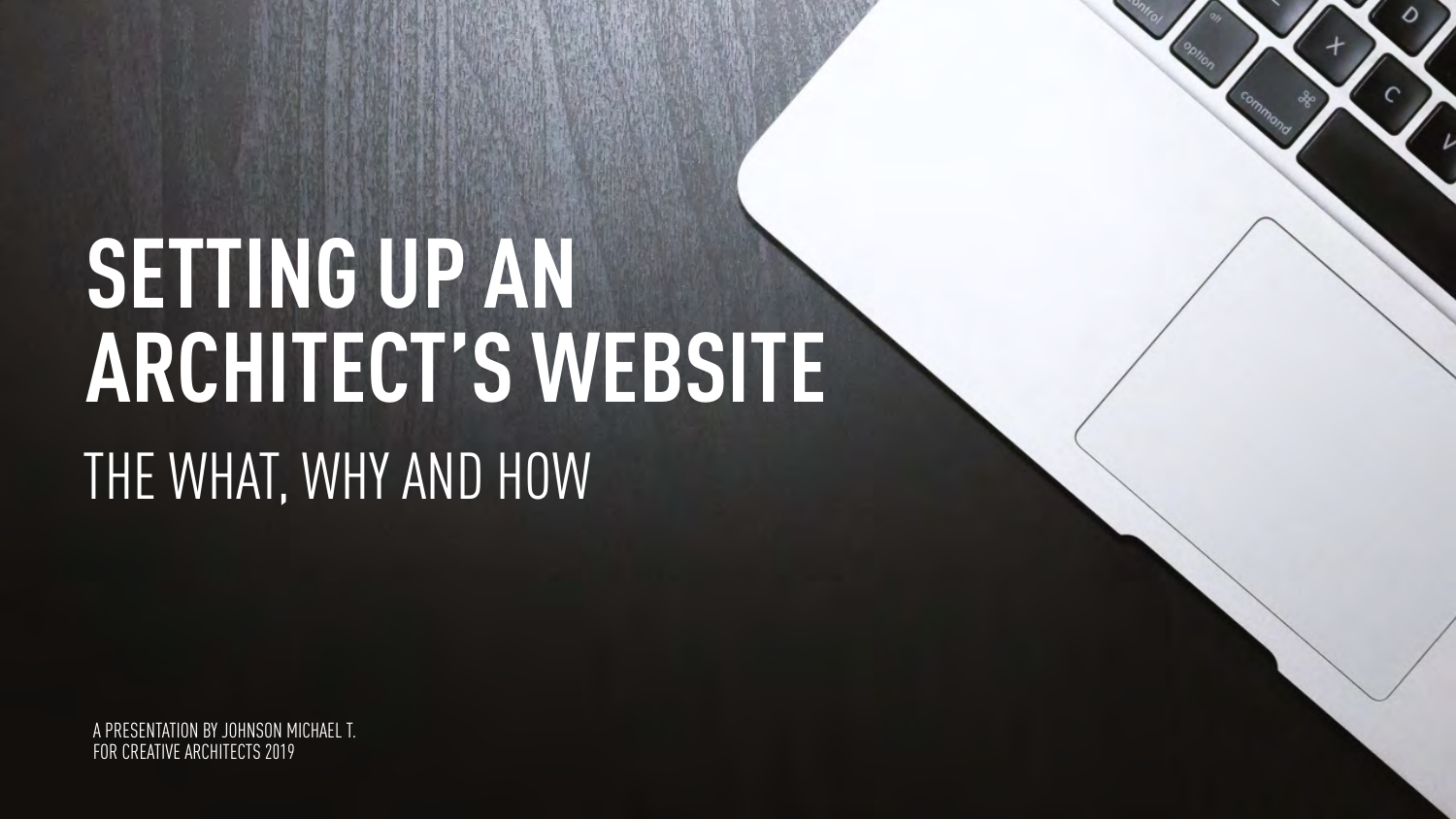## **THE WHAT:** WHAT IS A WEBSITE?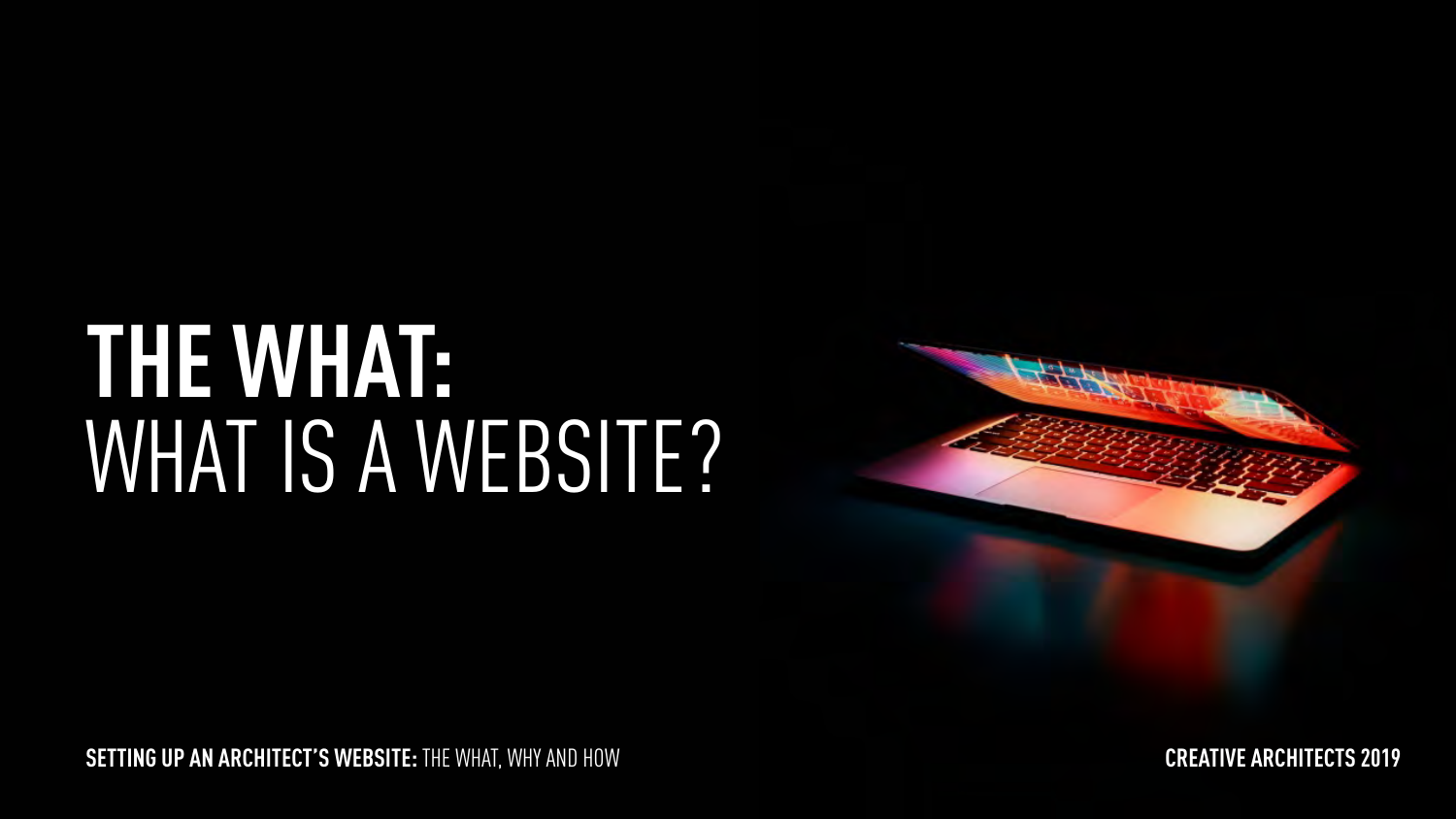An "Online Office", or a "Digital Presence", a "Virtual Workplace"…and all that Tech Jargon?

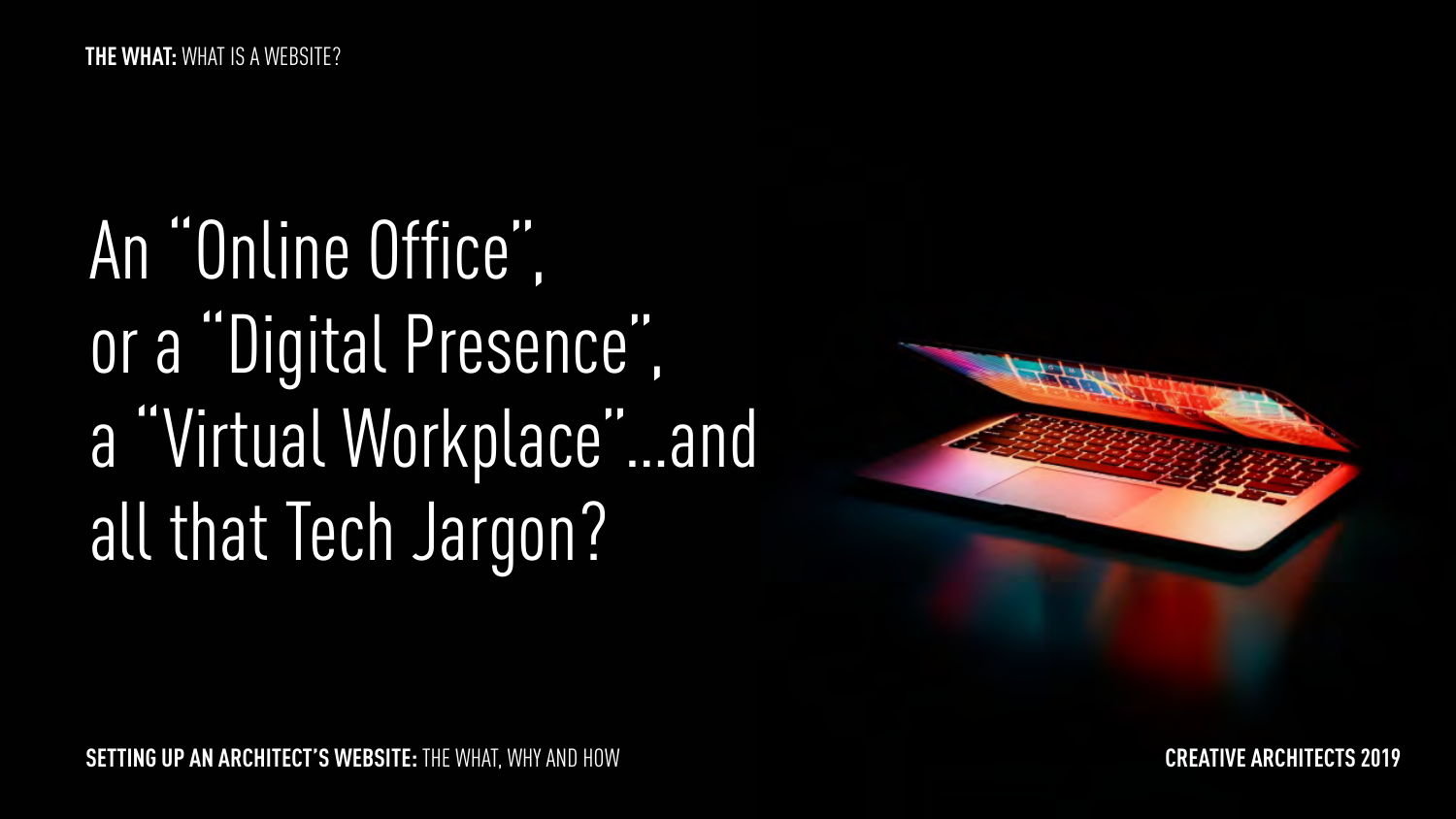## For an Architect, a website is….. **AN OPPORTUNITY.**

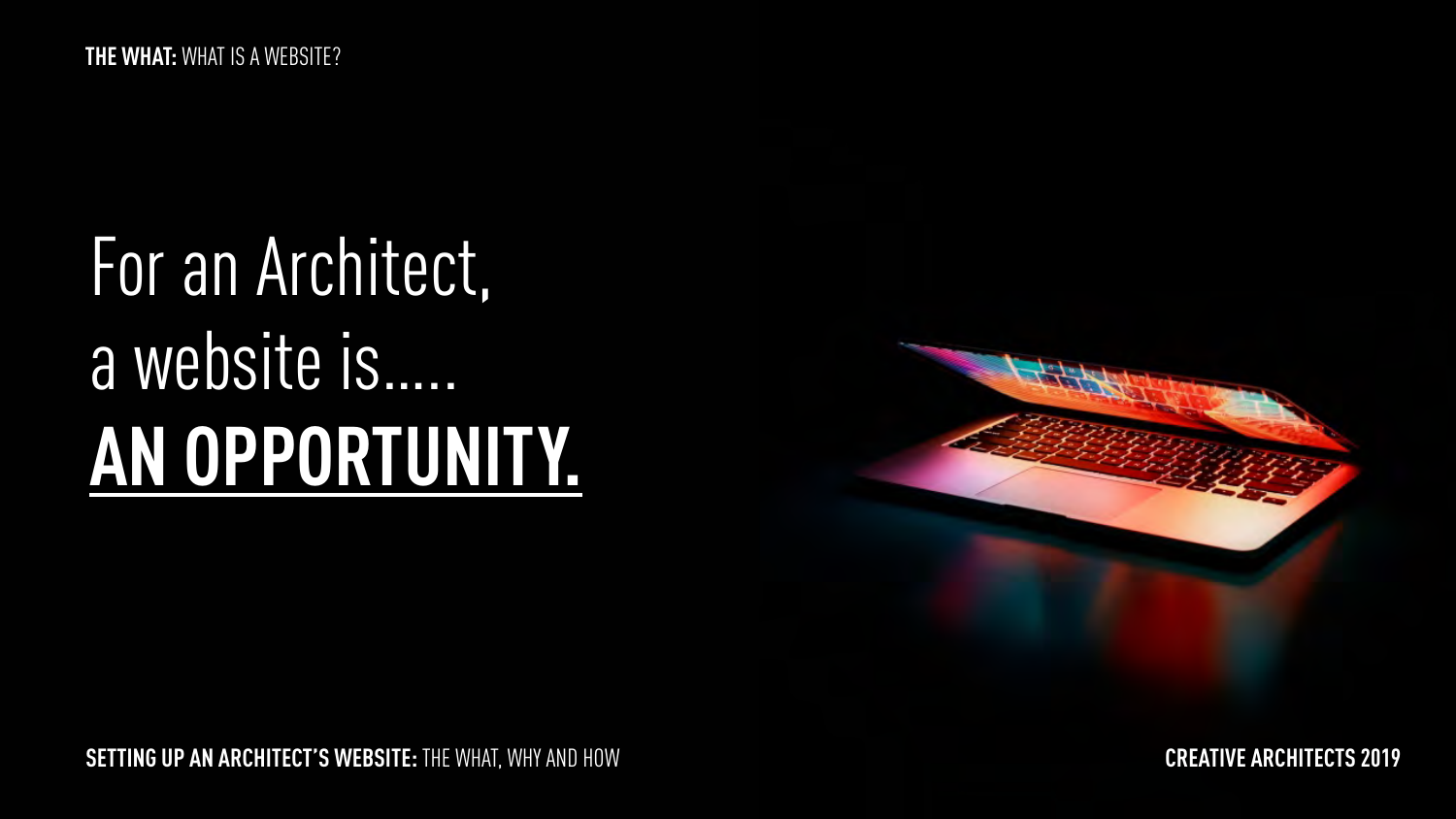## An Opportunity to do **3 key things**

**Express Who You Are**: Introduce your brand, create an impression

**Say What You Do**:

Market your services and capabilities

**Share What You Know**: engage, educate and build relevance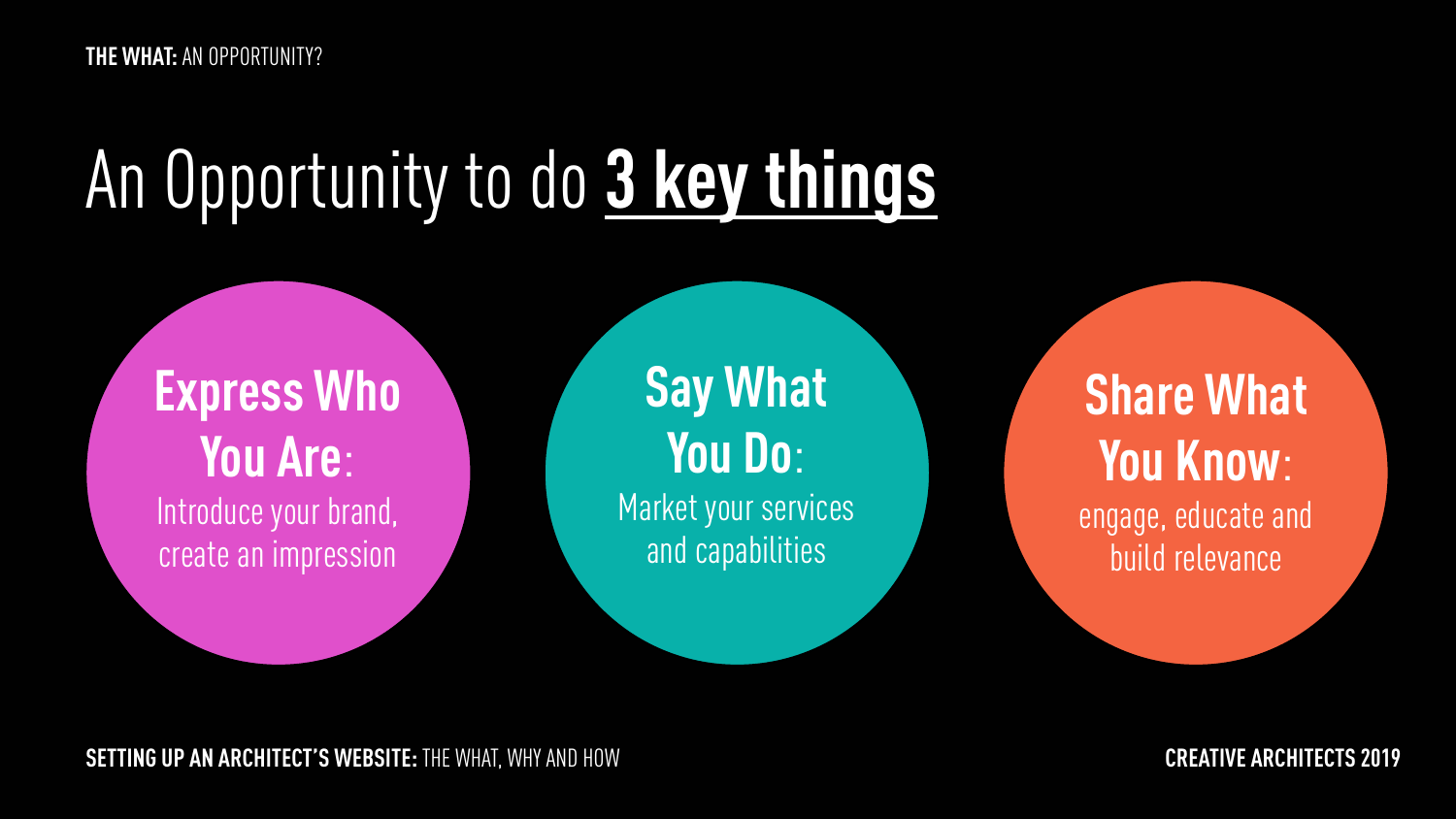## **THE WHY:** WHY DO ARCHITECTS NEED A WEBSITE?

| a contratto in the first of the property of the forms of the Chevrolet.<br>22 Google Analytics<br><b>Ame Reporting Committee Admin</b><br>Temps reel<br><b><i>Pagement</i></b><br><b>III</b> Destboards<br>Right now<br><b>College College</b><br>28<br><b>Him Shortsuis</b><br>Overview.<br>Prresentation de l'audi<br>active users on site<br>Terros reel<br><b>B</b> DESKTOP<br>Recoverdos sur site<br>the control of the control of the control of<br>٠<br>Search keywords<br>Réfrottore :<br><b>Tage Auditors Tragers</b><br><b>Top Referrals:</b><br><b>C</b> Impligation Events<br><b><i><u>Allen Time</u></i></b><br>Autor Start & Ca.<br>Source<br>1. Police South Ave.<br>. .<br>C Real-Time<br>2. I all all seniori and<br><b>STATISTICS</b><br>3. Like Independent<br><b>A CONTRACT CARD</b><br><b>SALE Audience</b><br><b>A. I good to sure your</b><br><b><i>Charles All Committee Avenue All Committee Avenue Avenue Avenue Avenue Avenue Avenue Avenue Avenue Avenue Avenue Avenue Avenue Avenue Avenue Avenue Avenue Avenue Avenue Avenue Avenue Avenue Avenue Avenue Avenue Avenue Av</i></b><br><b>Top Social Traffic</b><br><b><i><u>CARD COMPANY</u></i></b><br><b>LA Acquisition</b><br><b>College Class Ford</b><br><b>Source</b><br><b>C. Harry Country</b> | The Interval www.google.com/analytics/web/7hisendolis1 fame 3 x | <b>SECURITIES OF BUILDINGS AND ALL ASSESSED AT A STATE OF BUILDINGS</b> | <b>LES 24 100</b> |
|-------------------------------------------------------------------------------------------------------------------------------------------------------------------------------------------------------------------------------------------------------------------------------------------------------------------------------------------------------------------------------------------------------------------------------------------------------------------------------------------------------------------------------------------------------------------------------------------------------------------------------------------------------------------------------------------------------------------------------------------------------------------------------------------------------------------------------------------------------------------------------------------------------------------------------------------------------------------------------------------------------------------------------------------------------------------------------------------------------------------------------------------------------------------------------------------------------------------------------------------------------------------------------------|-----------------------------------------------------------------|-------------------------------------------------------------------------|-------------------|
|                                                                                                                                                                                                                                                                                                                                                                                                                                                                                                                                                                                                                                                                                                                                                                                                                                                                                                                                                                                                                                                                                                                                                                                                                                                                                     |                                                                 |                                                                         |                   |
|                                                                                                                                                                                                                                                                                                                                                                                                                                                                                                                                                                                                                                                                                                                                                                                                                                                                                                                                                                                                                                                                                                                                                                                                                                                                                     |                                                                 |                                                                         |                   |
|                                                                                                                                                                                                                                                                                                                                                                                                                                                                                                                                                                                                                                                                                                                                                                                                                                                                                                                                                                                                                                                                                                                                                                                                                                                                                     |                                                                 |                                                                         |                   |
|                                                                                                                                                                                                                                                                                                                                                                                                                                                                                                                                                                                                                                                                                                                                                                                                                                                                                                                                                                                                                                                                                                                                                                                                                                                                                     |                                                                 |                                                                         |                   |
|                                                                                                                                                                                                                                                                                                                                                                                                                                                                                                                                                                                                                                                                                                                                                                                                                                                                                                                                                                                                                                                                                                                                                                                                                                                                                     |                                                                 |                                                                         |                   |
|                                                                                                                                                                                                                                                                                                                                                                                                                                                                                                                                                                                                                                                                                                                                                                                                                                                                                                                                                                                                                                                                                                                                                                                                                                                                                     |                                                                 |                                                                         |                   |
|                                                                                                                                                                                                                                                                                                                                                                                                                                                                                                                                                                                                                                                                                                                                                                                                                                                                                                                                                                                                                                                                                                                                                                                                                                                                                     |                                                                 |                                                                         |                   |
|                                                                                                                                                                                                                                                                                                                                                                                                                                                                                                                                                                                                                                                                                                                                                                                                                                                                                                                                                                                                                                                                                                                                                                                                                                                                                     |                                                                 |                                                                         |                   |
|                                                                                                                                                                                                                                                                                                                                                                                                                                                                                                                                                                                                                                                                                                                                                                                                                                                                                                                                                                                                                                                                                                                                                                                                                                                                                     |                                                                 |                                                                         |                   |
|                                                                                                                                                                                                                                                                                                                                                                                                                                                                                                                                                                                                                                                                                                                                                                                                                                                                                                                                                                                                                                                                                                                                                                                                                                                                                     |                                                                 |                                                                         |                   |
|                                                                                                                                                                                                                                                                                                                                                                                                                                                                                                                                                                                                                                                                                                                                                                                                                                                                                                                                                                                                                                                                                                                                                                                                                                                                                     |                                                                 |                                                                         |                   |
|                                                                                                                                                                                                                                                                                                                                                                                                                                                                                                                                                                                                                                                                                                                                                                                                                                                                                                                                                                                                                                                                                                                                                                                                                                                                                     |                                                                 |                                                                         |                   |
|                                                                                                                                                                                                                                                                                                                                                                                                                                                                                                                                                                                                                                                                                                                                                                                                                                                                                                                                                                                                                                                                                                                                                                                                                                                                                     |                                                                 |                                                                         |                   |
|                                                                                                                                                                                                                                                                                                                                                                                                                                                                                                                                                                                                                                                                                                                                                                                                                                                                                                                                                                                                                                                                                                                                                                                                                                                                                     |                                                                 |                                                                         |                   |
|                                                                                                                                                                                                                                                                                                                                                                                                                                                                                                                                                                                                                                                                                                                                                                                                                                                                                                                                                                                                                                                                                                                                                                                                                                                                                     |                                                                 |                                                                         |                   |
|                                                                                                                                                                                                                                                                                                                                                                                                                                                                                                                                                                                                                                                                                                                                                                                                                                                                                                                                                                                                                                                                                                                                                                                                                                                                                     |                                                                 |                                                                         |                   |
|                                                                                                                                                                                                                                                                                                                                                                                                                                                                                                                                                                                                                                                                                                                                                                                                                                                                                                                                                                                                                                                                                                                                                                                                                                                                                     |                                                                 |                                                                         |                   |
|                                                                                                                                                                                                                                                                                                                                                                                                                                                                                                                                                                                                                                                                                                                                                                                                                                                                                                                                                                                                                                                                                                                                                                                                                                                                                     |                                                                 |                                                                         |                   |
|                                                                                                                                                                                                                                                                                                                                                                                                                                                                                                                                                                                                                                                                                                                                                                                                                                                                                                                                                                                                                                                                                                                                                                                                                                                                                     |                                                                 |                                                                         |                   |
| Behavior<br>日                                                                                                                                                                                                                                                                                                                                                                                                                                                                                                                                                                                                                                                                                                                                                                                                                                                                                                                                                                                                                                                                                                                                                                                                                                                                       |                                                                 |                                                                         |                   |
| Top Keywords<br><b>School Street</b><br>Conversions                                                                                                                                                                                                                                                                                                                                                                                                                                                                                                                                                                                                                                                                                                                                                                                                                                                                                                                                                                                                                                                                                                                                                                                                                                 |                                                                 |                                                                         |                   |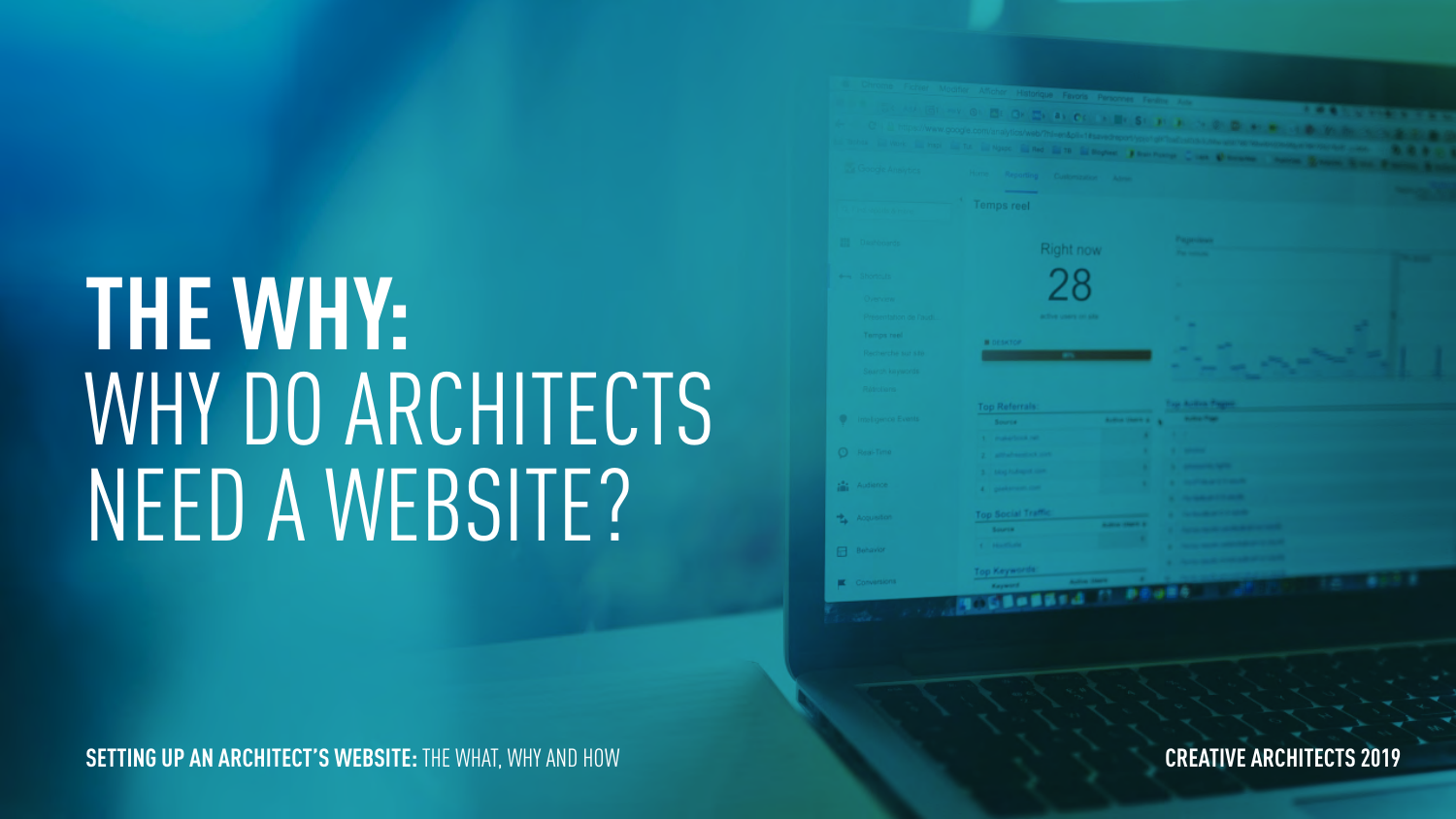**THE WHY:** WHY DO ARCHITECTS NEED A WEBSITE?

# **EXPOSURE!**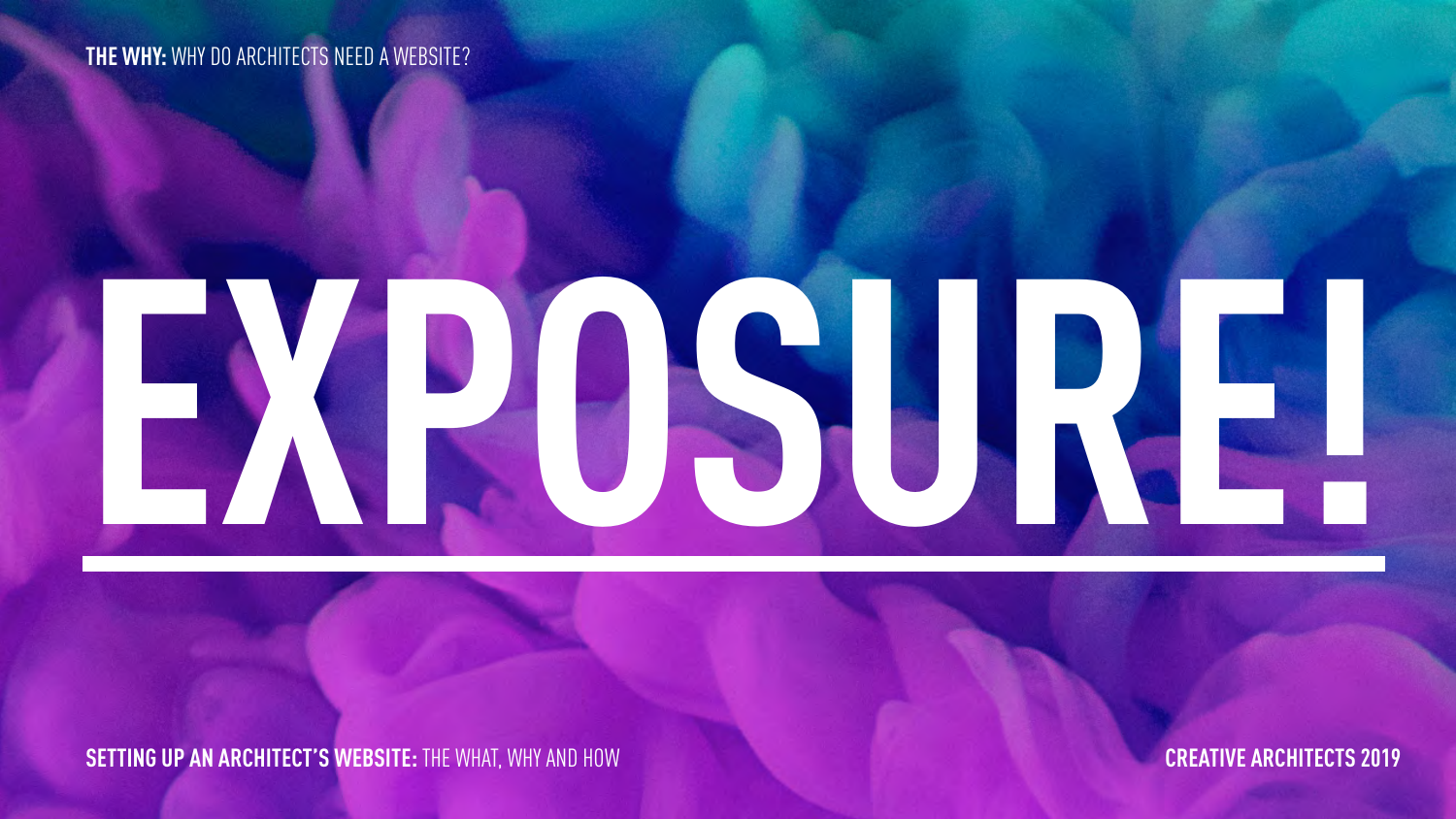

**SETTING UP AN ARCHITECT'S WEBSITE:** THE WHAT, WHY AND HOW **CREATIVE ARCHITECTS 2019**

Marketing in architecture has been based on **word-ofmouth** & **traditional media.**

## Today, its shifted **online.**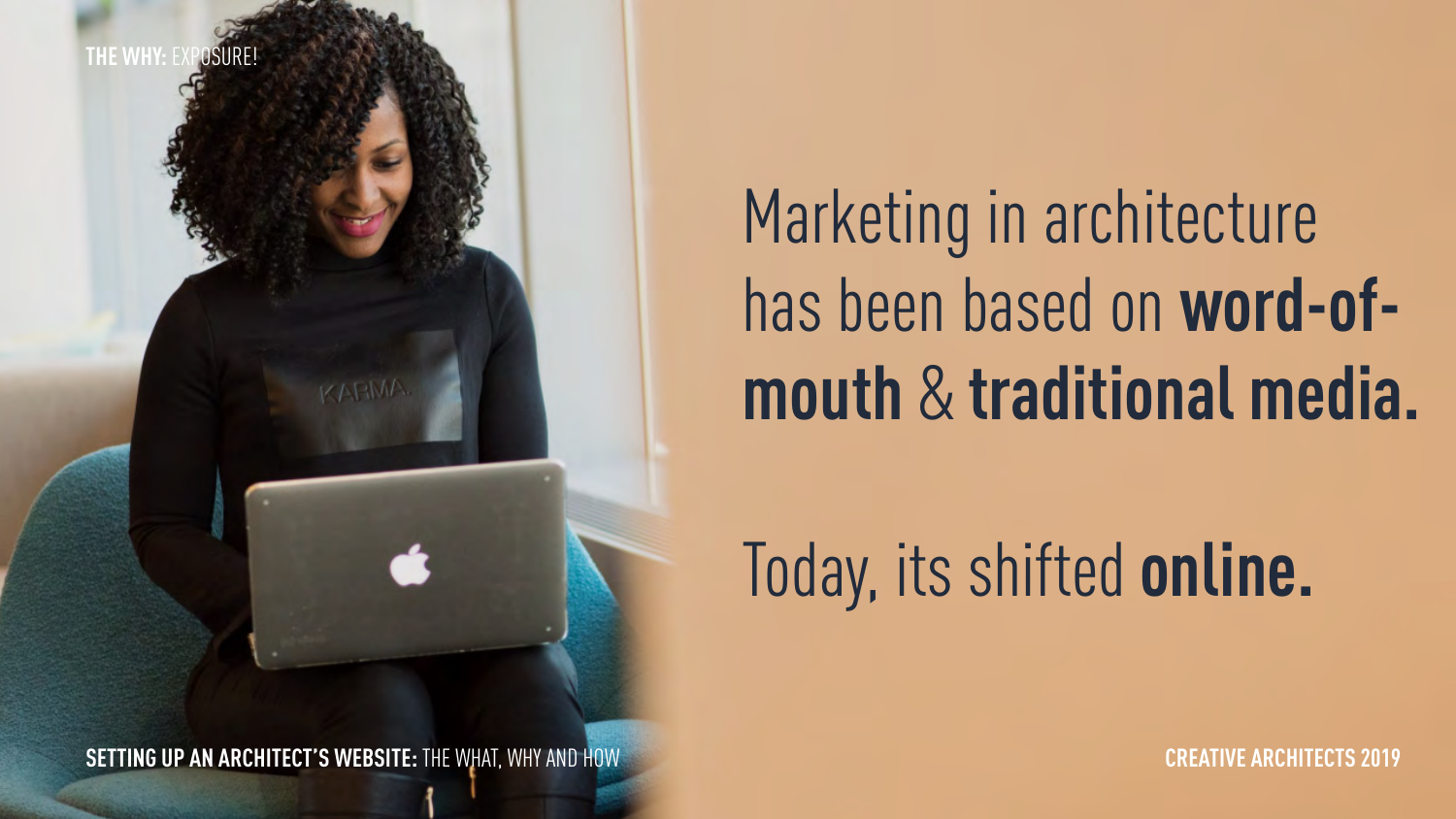By building a website, you're leveraging the opportunity in this shift to get **EXPOSURE**.

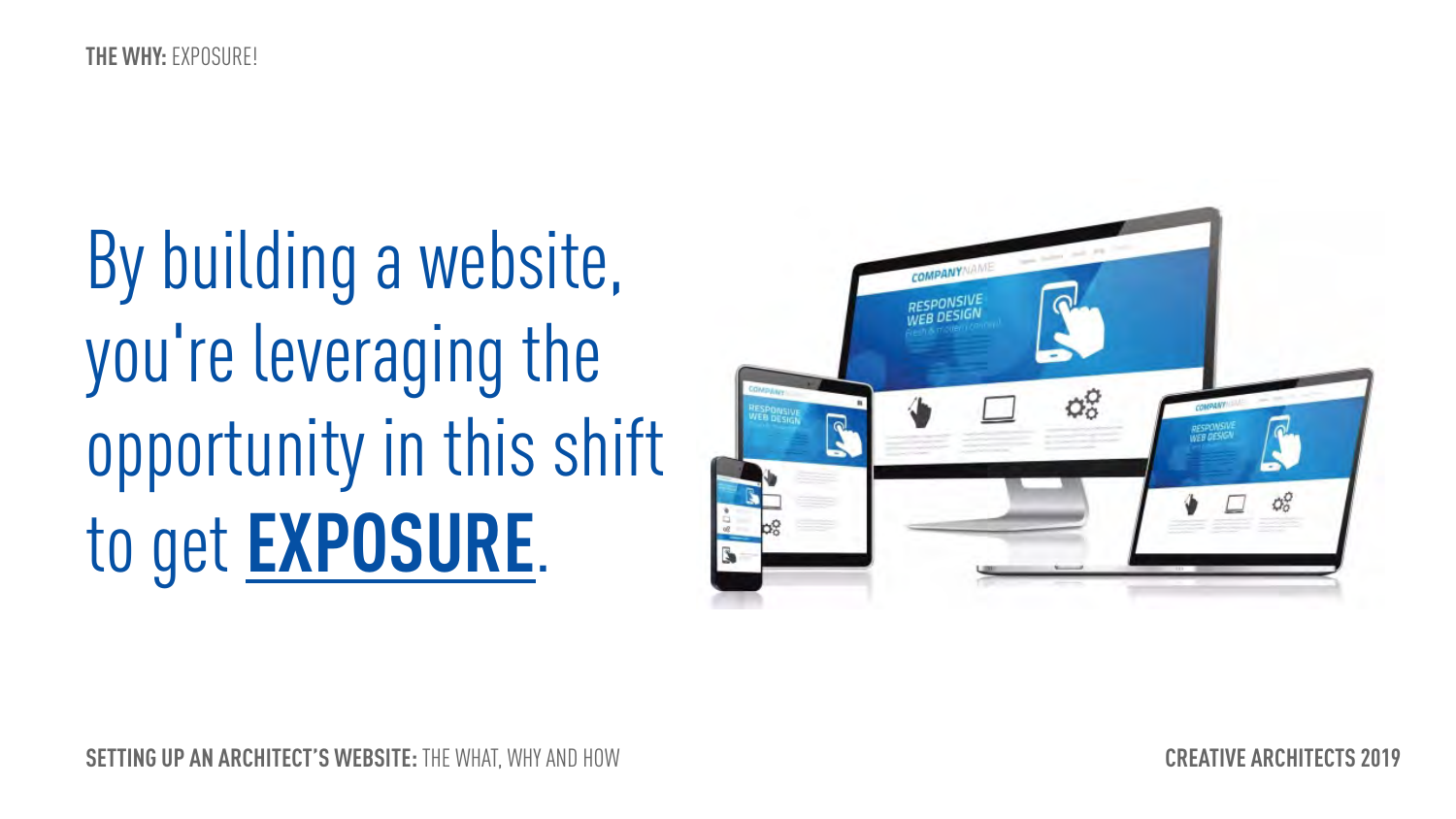**THE WHY:** EXPOSURE!

## **EXPOSURE > LEADS**

## **MORE BUSINESS**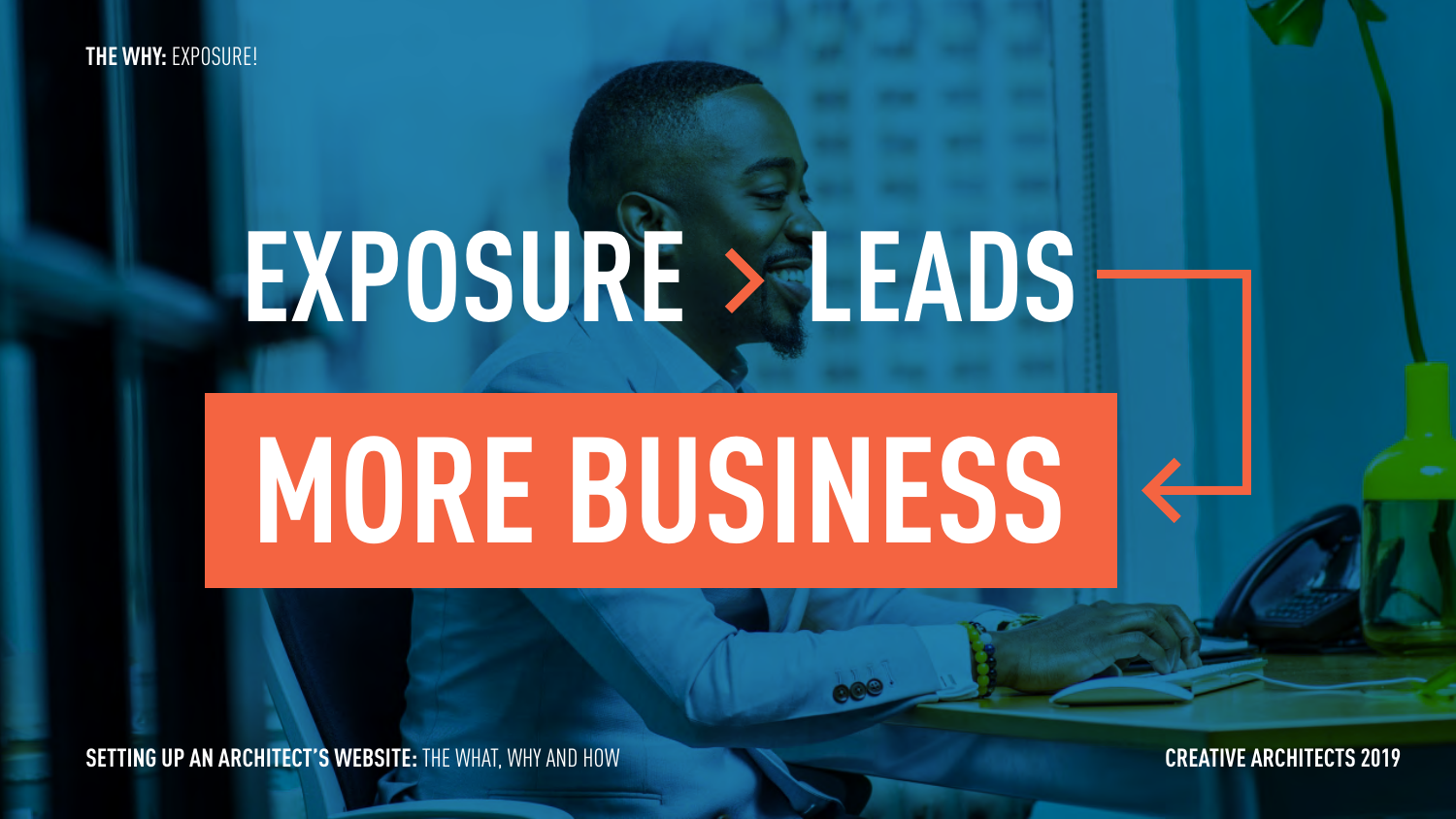## **THE HOW:** BUILDING AN EFFECTIVE WEBSITE

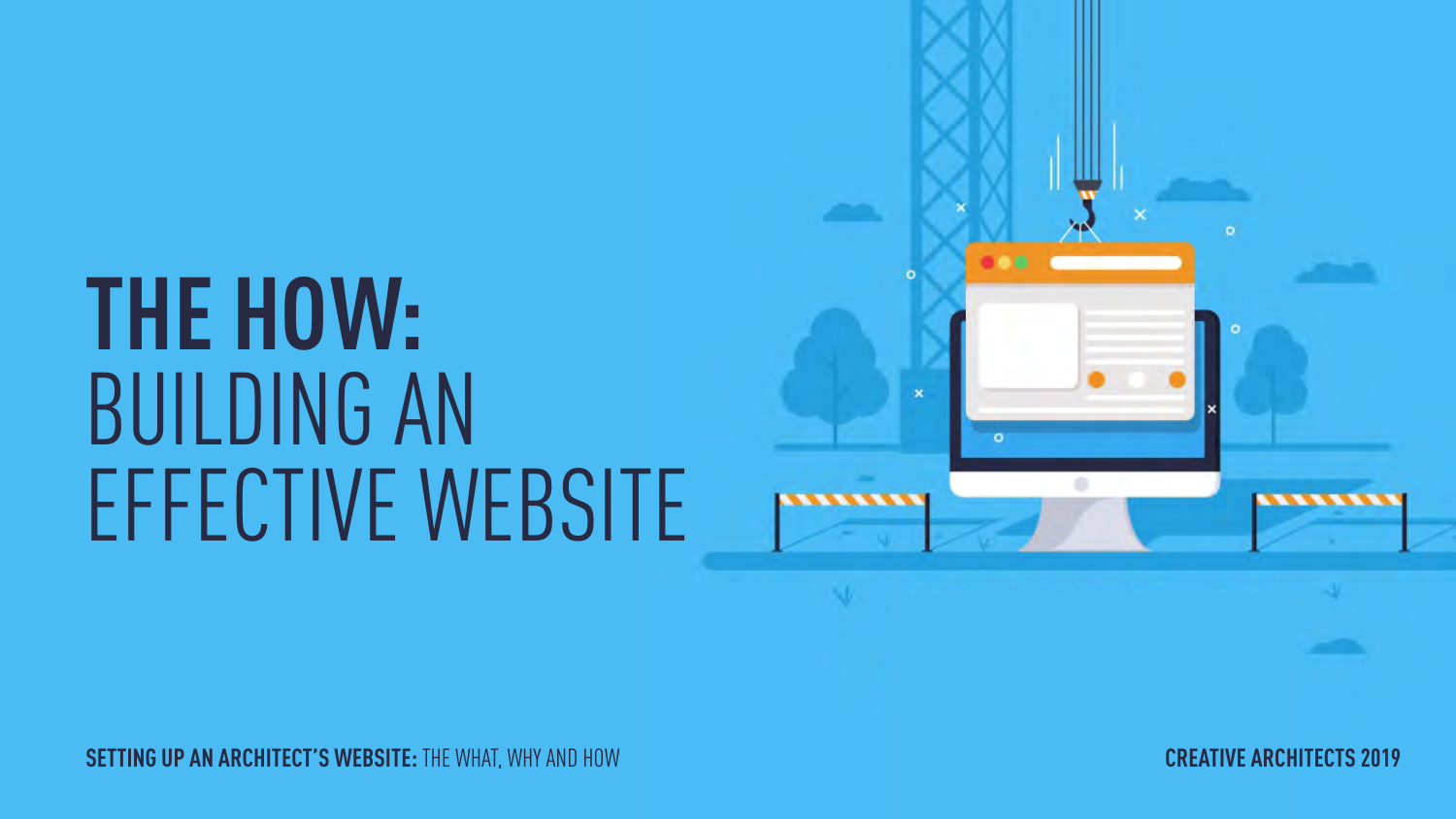## Keep it Simple. Form **MUST** follow Function.

## Don't get too carried away with **ABSTRACT CONCEPTS**.

## Remember **WHY** you're building the website.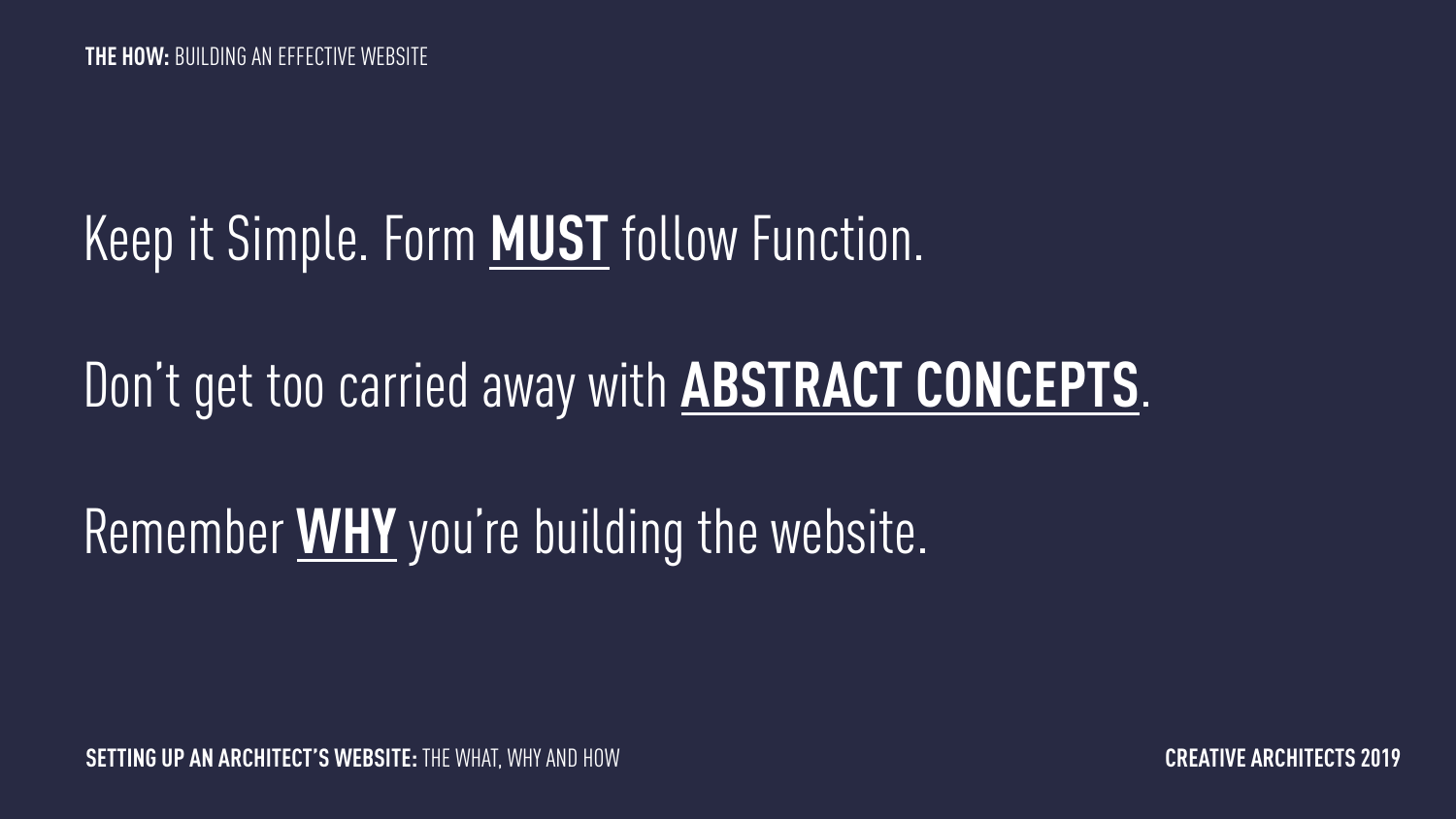## **Your website must be:**



## **Functional/Easy to Use**

- · Easy, Intuitive Navigation
- · Legible, Readable text
- · Clean Layout



#### **Optimised**

- · Responsive Design
- · SEO & Keywords
- · Social Media Connectivity
- · Loading time & Performance



#### **Visually Attractive** · Fonts and Colours

- · Shapes and Graphics
- · High Quality Images



#### **Relevant**  · Updated regularly with relevant & engaging content.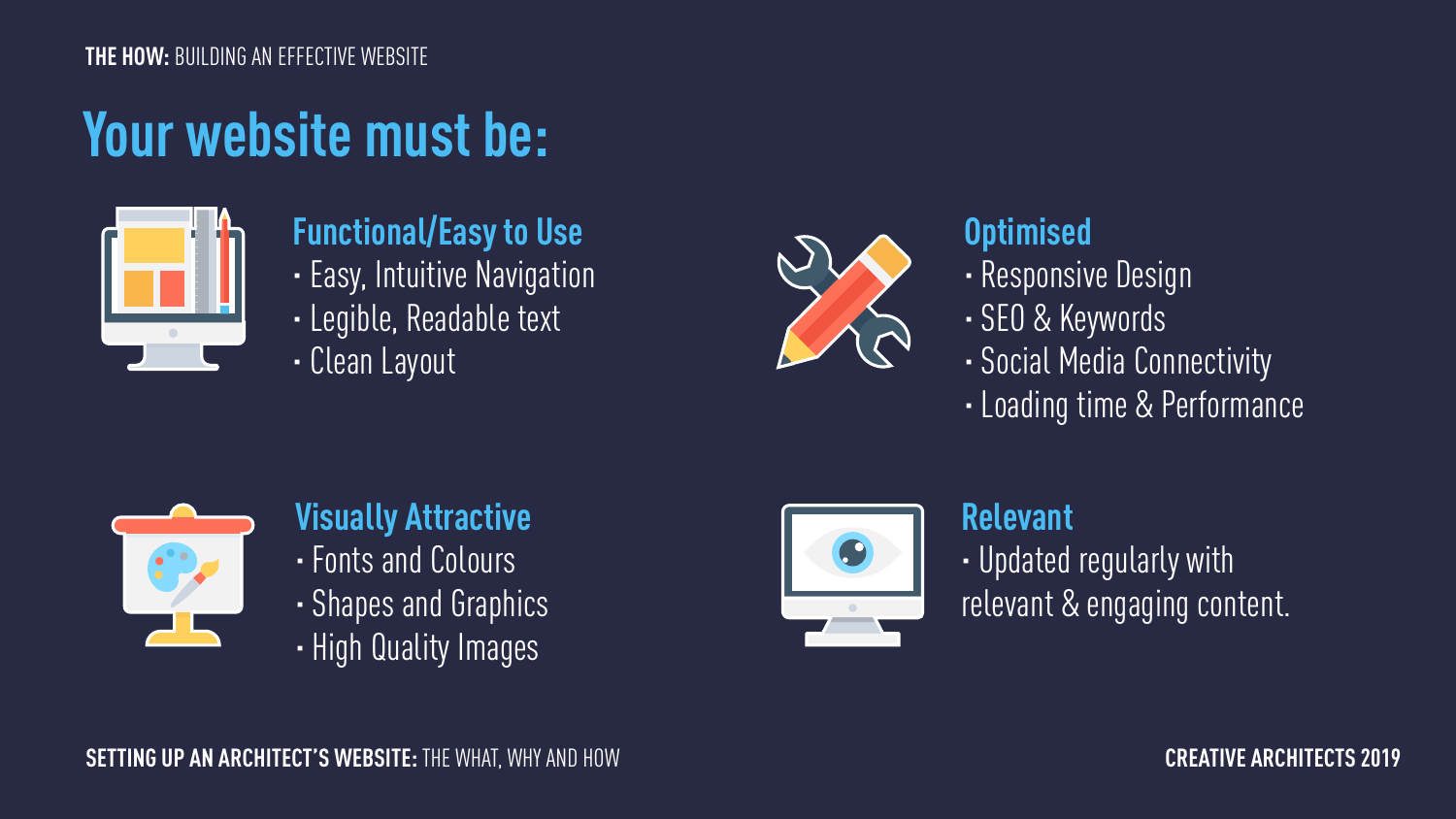#### **THE HOW:** BUILDING AN EFFECTIVE WEBSITE

## **Your Website must say:**



#### **Who you are (About us)** · Don't be Generic, Use Keywords



#### **What you've done (Projects)**  · Texts descriptions, · Project details (Budget, Materials) · Sketches, drawings & renderings, · professional images



#### **What you do (Services)** · Cover all areas, but, highlight areas of strength



#### **How to Contact You (Contact us)** · Provide Call-to-action

· Email Newsletter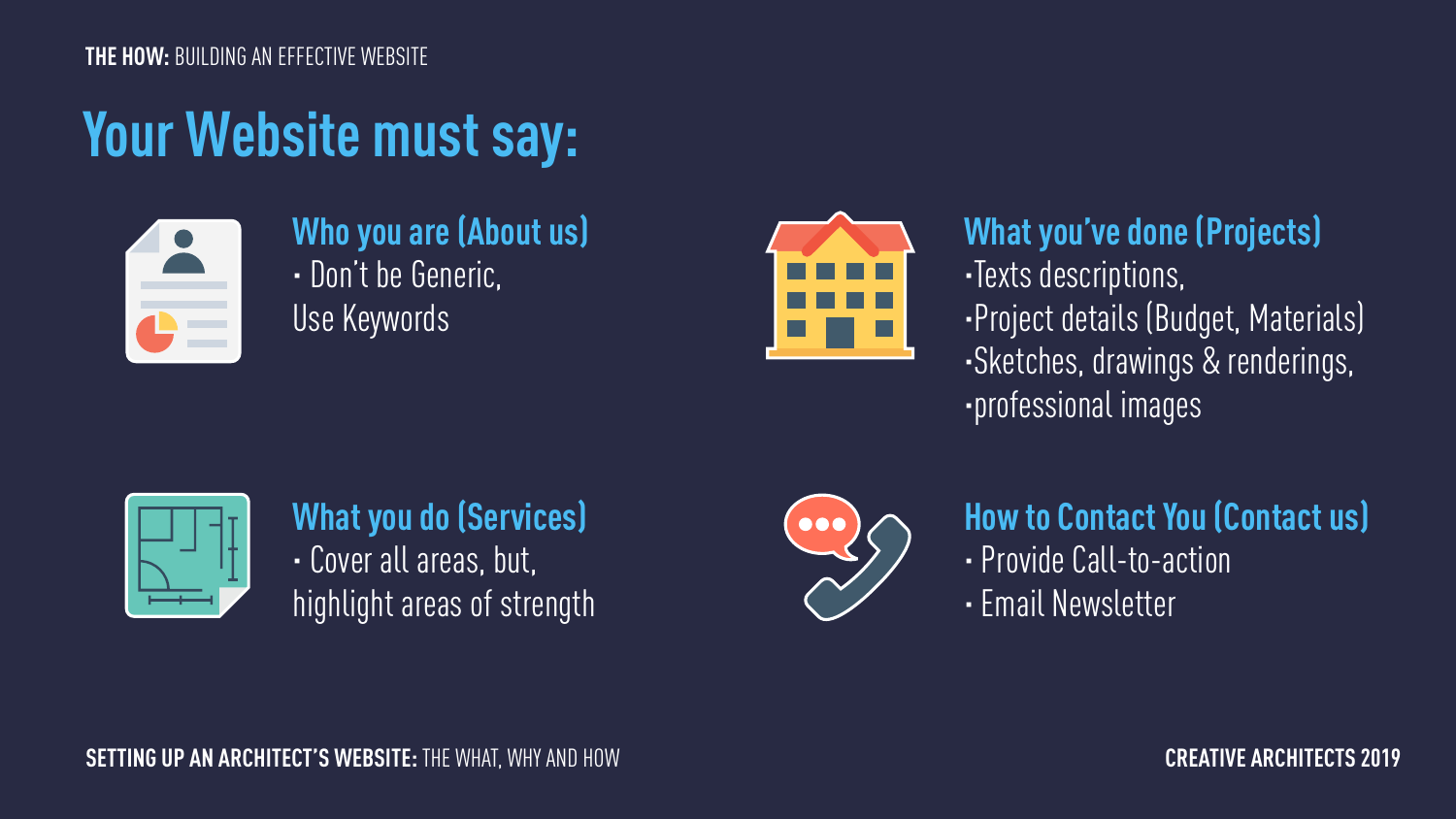## **Your Website must say:**



#### **What you know (Blog)**

· Don't just share what you create, share HOW you create.

·Tell the story of your project online. behind-the-scenes images/video content. ·Write articles. (Cost of Construction, Building Approval)

Create content to inform, engage and educate your visitors. The goal is to **deliver so much value** towards your them that they have no choice but to **choose you as their architect**.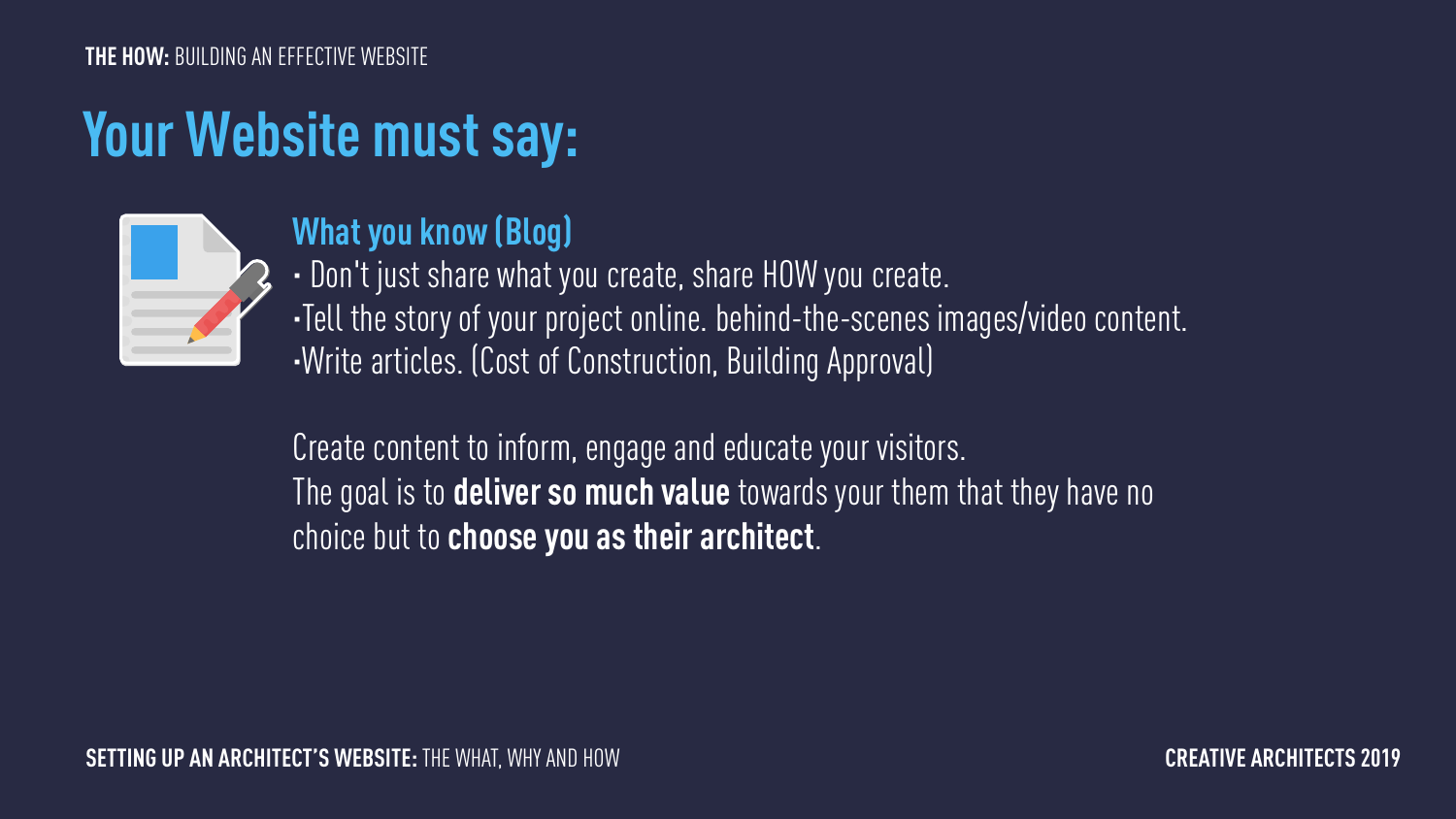**THE REAL HOW:** HOW DO YOU ACTUALLY BUILD A WEBSITE?

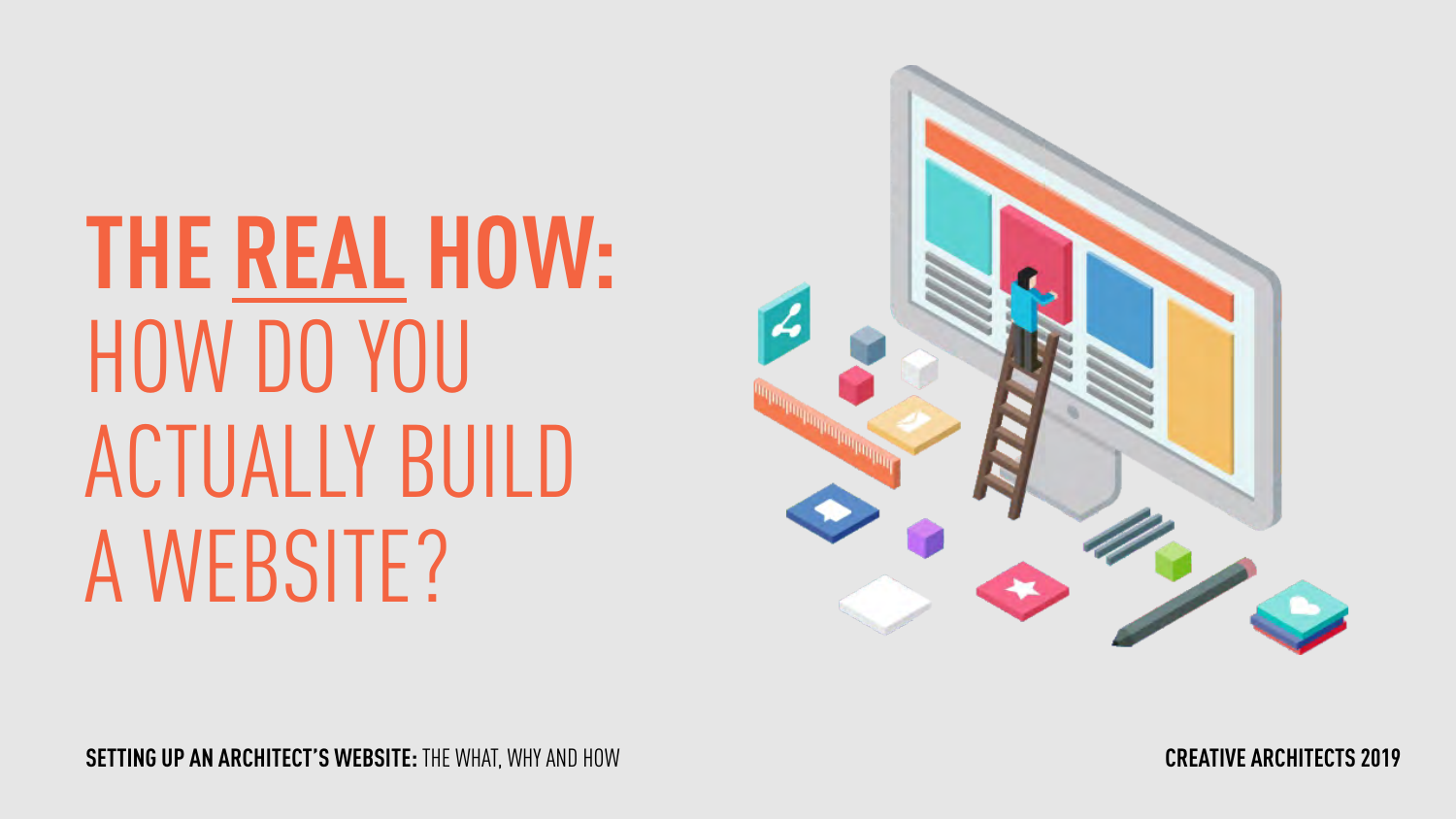## **5 Basic & Simple Steps To Building A Website**

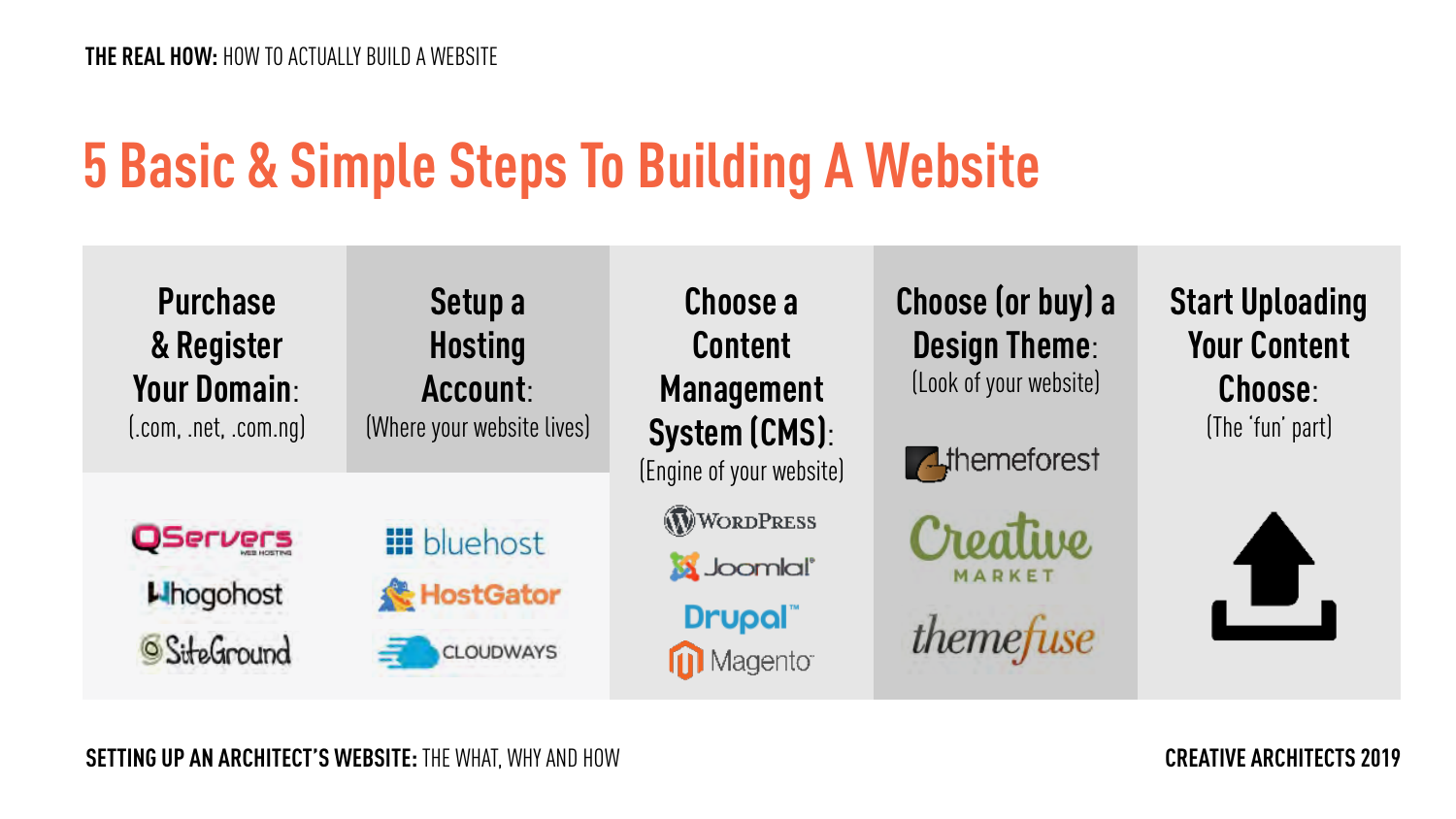**THE REAL HOW:** HOW TO ACTUALLY BUILD A WEBSITE

### **Tools That Can Help**







**SOUARESPACE** 

**WIX** com

weebly eCommerce by **D** Square

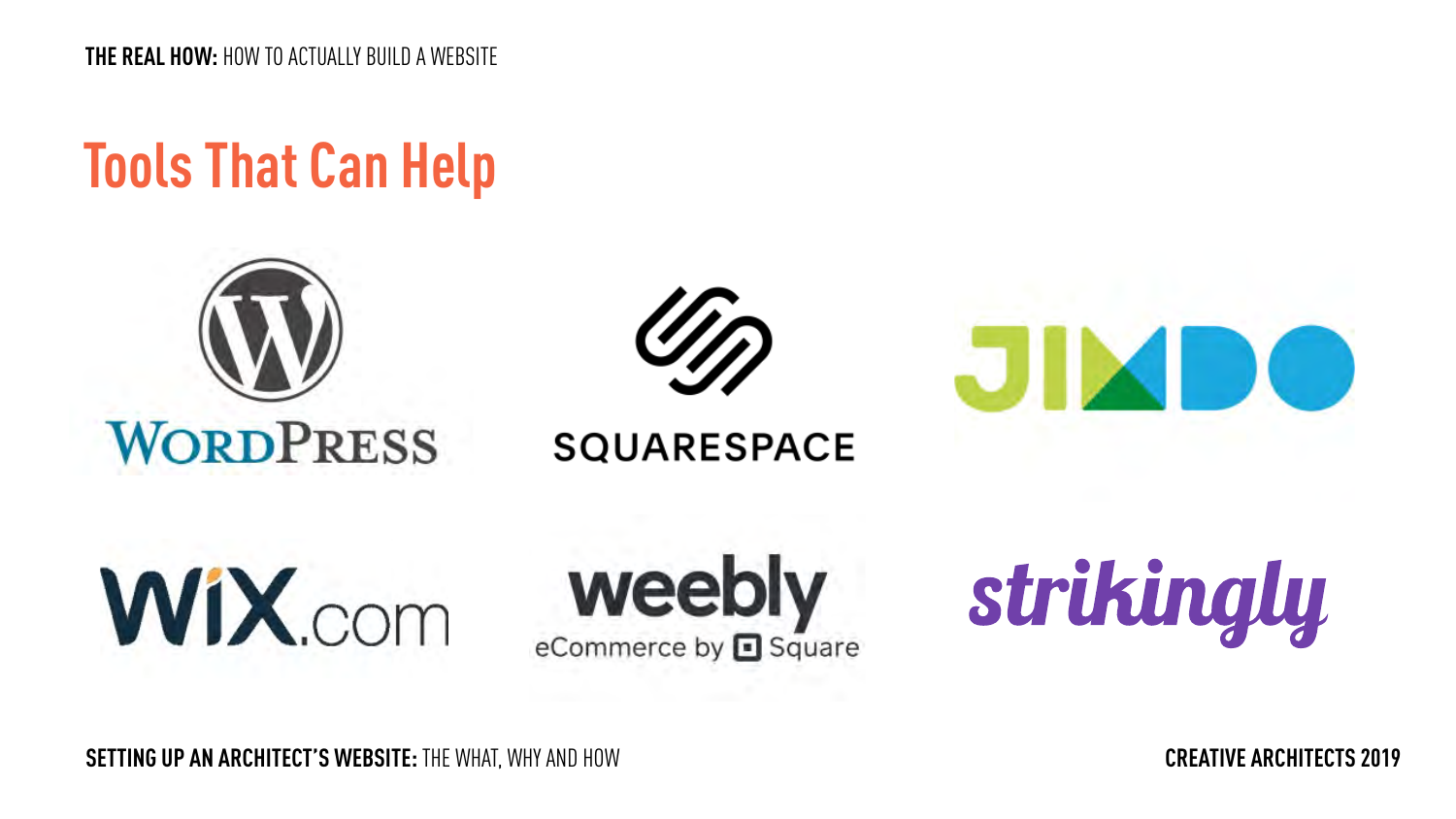**THE REAL HOW:** HOW TO ACTUALLY BUILD A WEBSITE

### **Other Tools That Can Help**

**ARCHITECTURE** NETWORK PLATFORMS

## Architizer archello **h** houzz **A** Archinect **archillovers W** Architecture

ONLINE PUBLISHING PLATFORMS

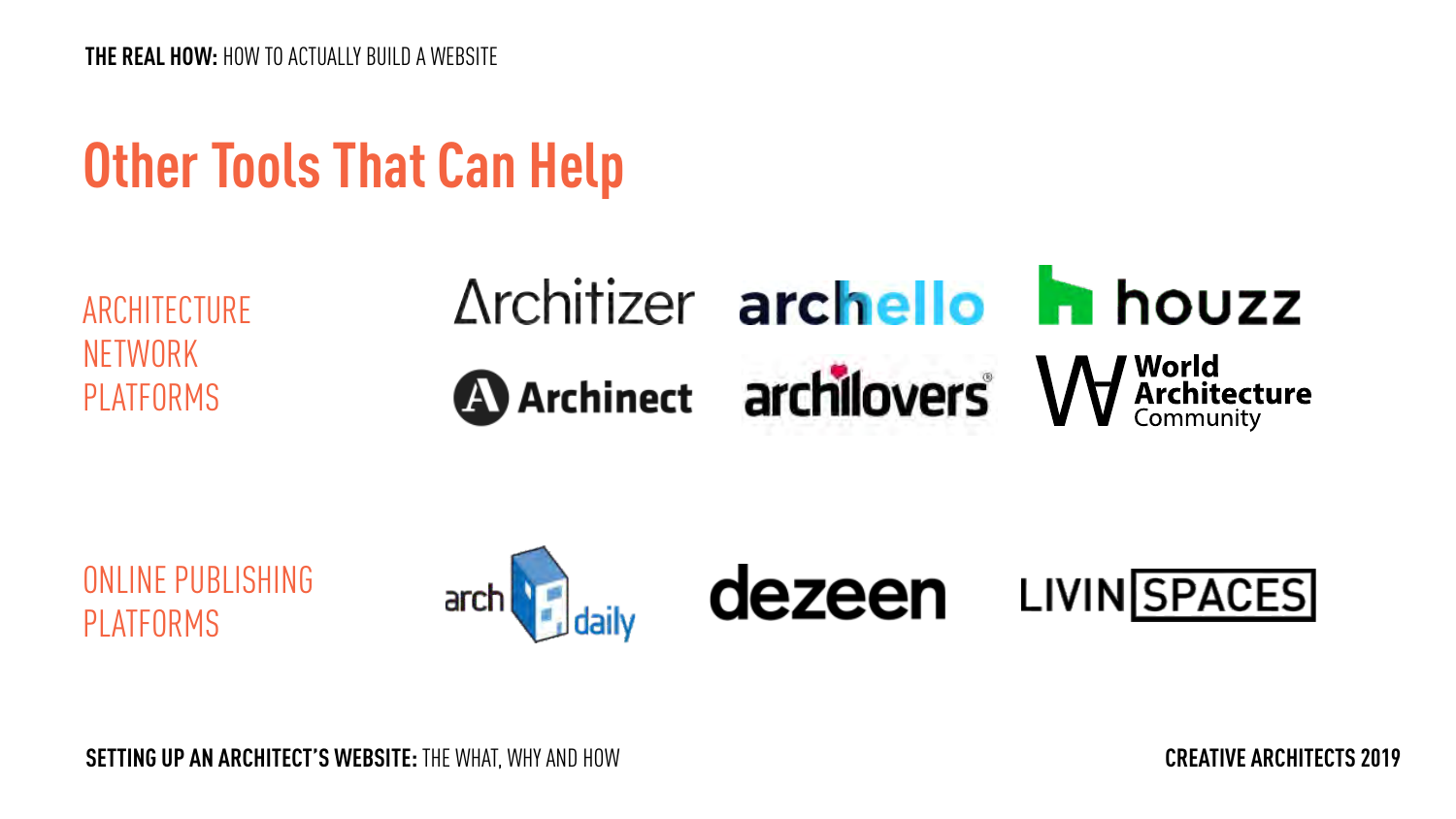## **Things To Know, Skills Have.**

- Creative Writing/Copywriting
- Photo editing (Basic level skills)
- Graphic Design (For picking colours, shapes, fonts etc)
- Rudimentary Programming Skills (CSS, PHP, HTML etc)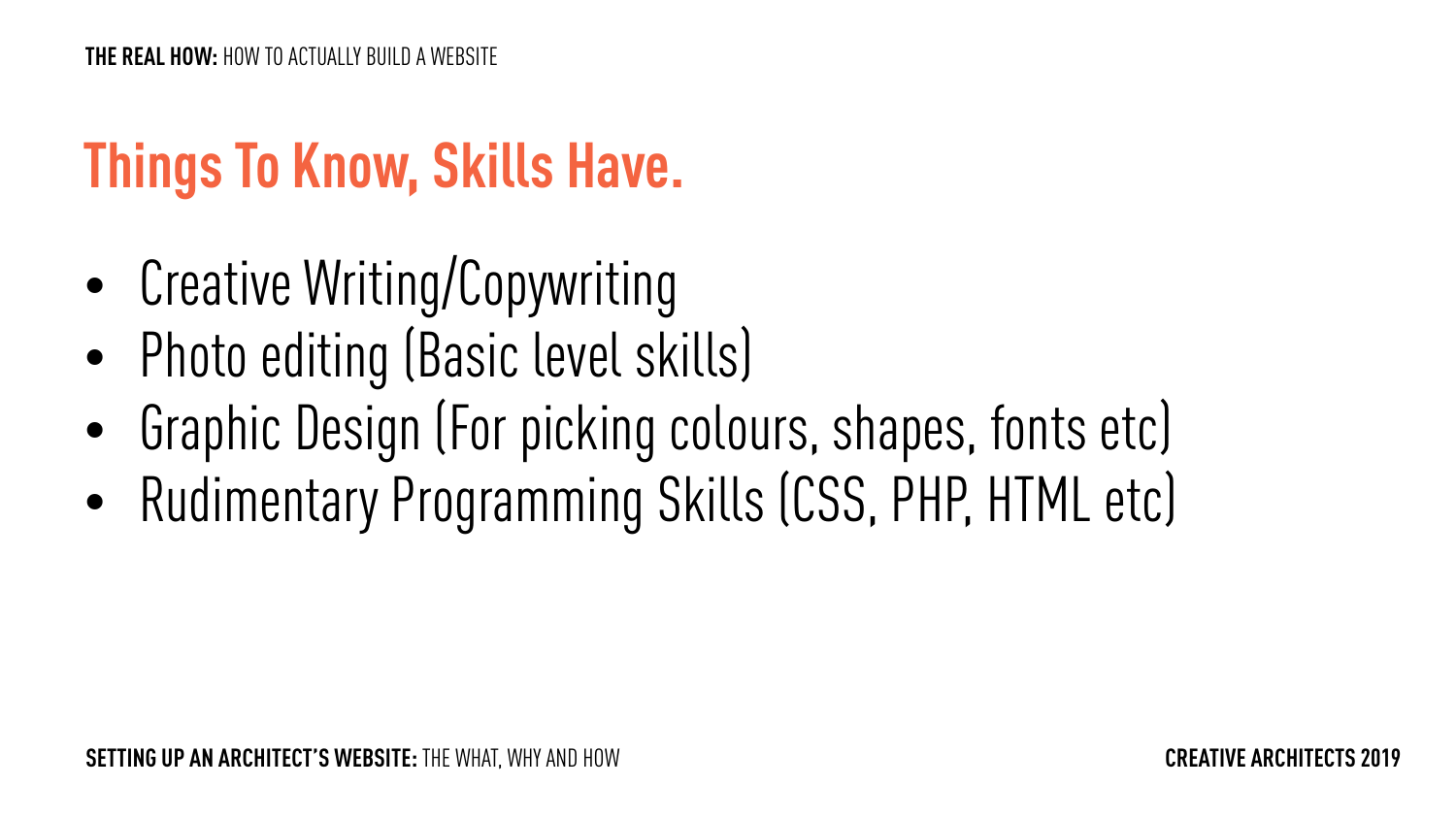## **Websites to reference for more information.**

- $\bullet$  http://websitesforarchitects.org
- https://archipreneur.com
- https://www.businessofarchitecture.com